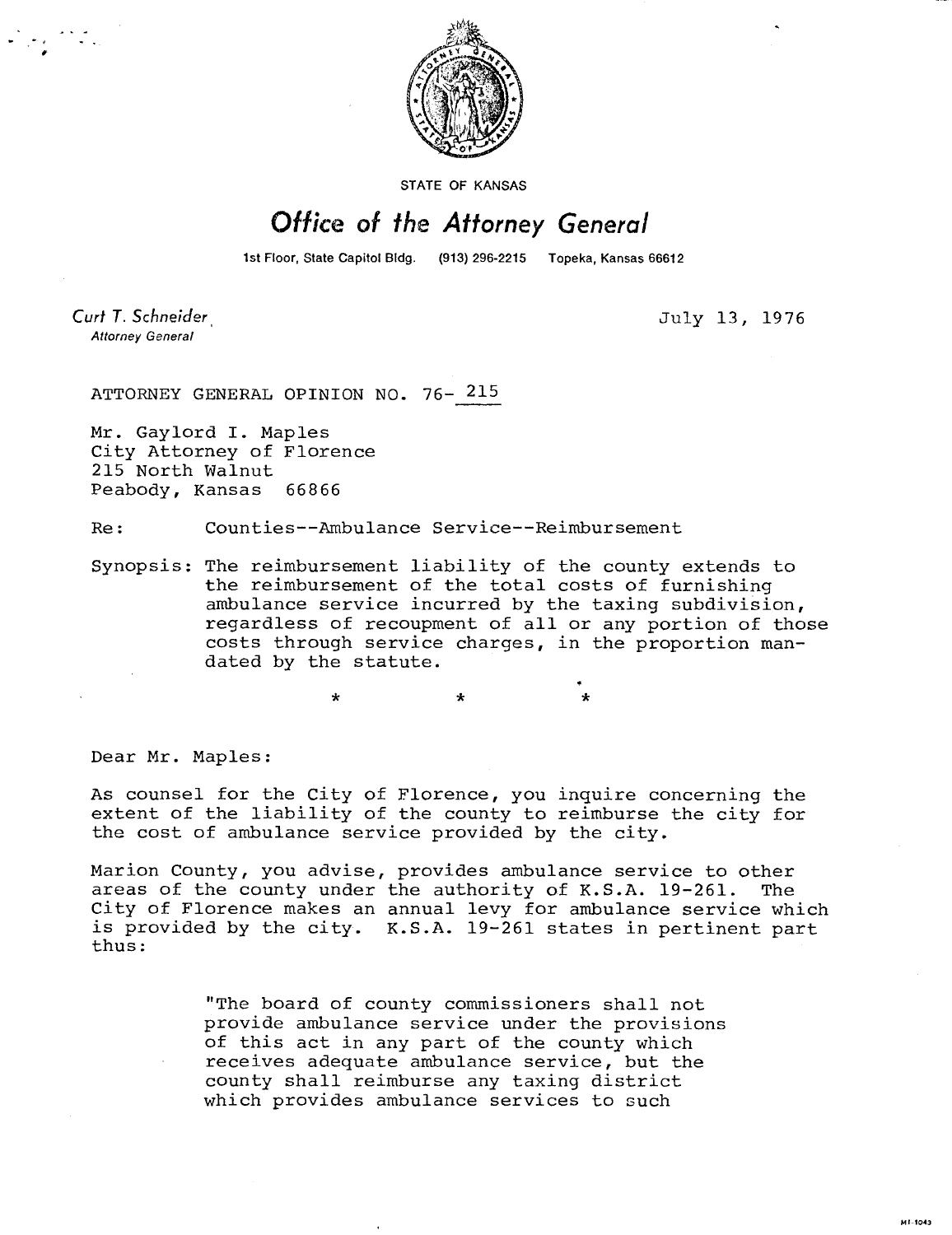Mr. Gaylord I. Maples Page Two July 13, 1976

> district with its proportionate share of the county general fund budgeted for ambulance services within the county. Such reimbursement shall be based on the amount that assessed tangible taxable valuation of the taxing district bears to the total taxable tangible valuation of the county, but in no event shall such district receive from the county more than the district's cost of furnishing such ambulance service." [Emphasis supplied.]

The apparent purpose of this provision is to relieve the residents of a taxing district which furnishes ambulance service from the burden of supporting two separate ambulance services while receiving service from only one operation. The act is designed not only to prevent duplicate or overlapping services, but also to relieve the financial burden of supporting duplicate services.

You advise that the County of Marion has refused to reimburse the City of Florence under this provision for the asserted reason that the city receives revenue from its ambulance operation which exceeds its costs of operation, that the term "cost" underscored above refers to "net loss," and that as a result, where the city incurs no net loss in its ambulance operation, the county has no obligation to reimburse.

In my judgment, the reimbursement liability of the county is not so restricted. The act imposes a mandatory duty on the county to reimburse the taxing district with its "proportionate share of the county general fund budgeted for ambulance services within the county," based upon the "amount that assessed tangible taxable valuation of the taxing district bears to the total taxable tangible valuation of the county." The maximum amount to be reimbursed may not exceed the district's cost of operation. The cost of operation is obviously different from its net profit or net loss. Under the view taken by the county, it is liable only to make up operating losses, which bear no relationship to the cost of operation; indeed, under the view taken by the county, it would be liable to make up only that proportionate share of the operating losses which the assessed taxable tangible valuation of the taxing district bears to that of the county. The statute scheme is entirely too plain and unambiguous to admit of this construction.

In my judgment, the reimbursement liability of the county extends to the reimbursement of the total costs of furnishing ambulance service incurred by the taxing subdivision, regardless of recoupment of all or